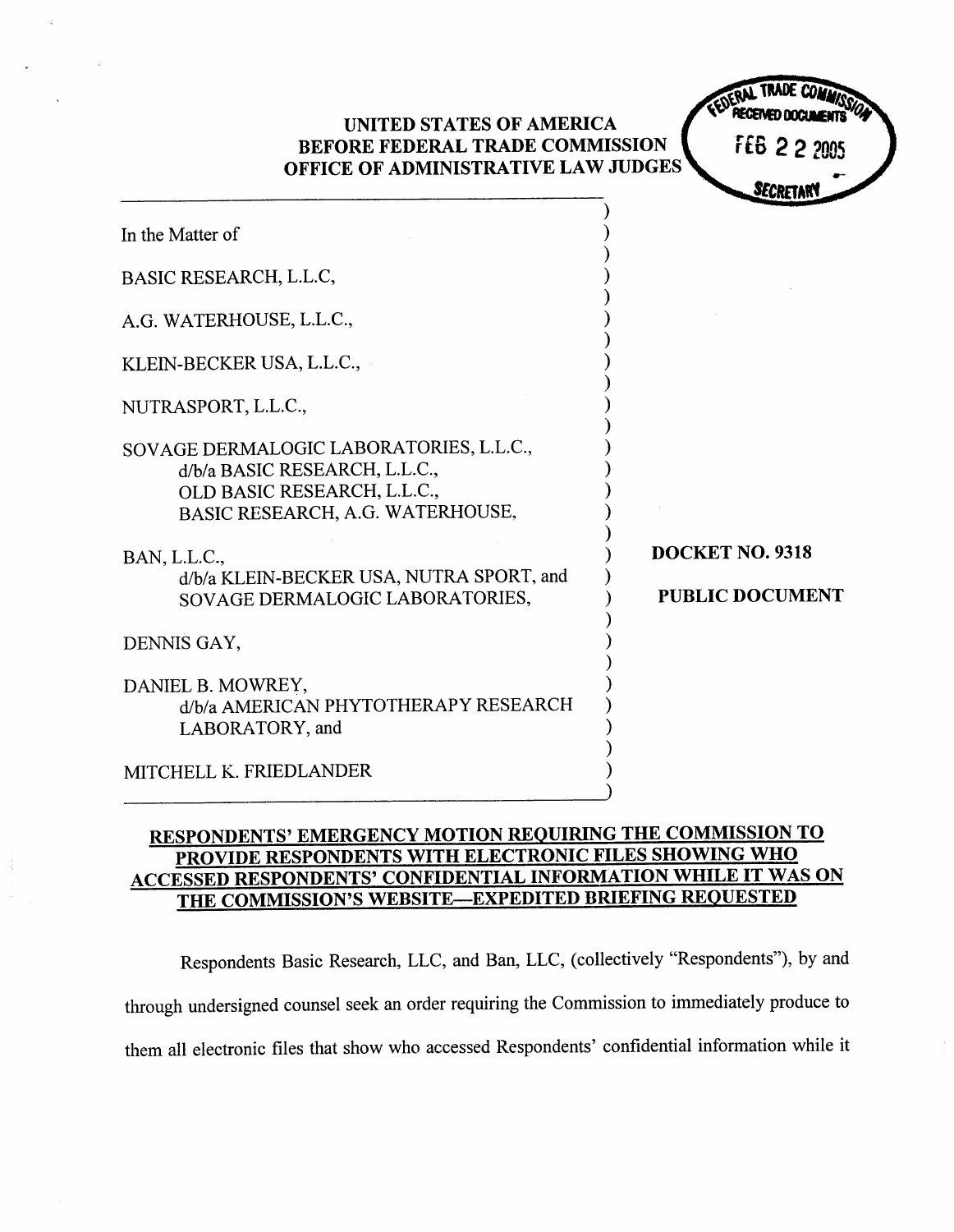was improperly and illegally posted on the FTC's website, www.ftc.gov ("FTC Website"), and in support thereof state as follows:

On February 15, 2005,<sup>1</sup> the FTC posted Respondents' confidential and attorneys' eyes only information on the its website, www.ftc.gov, as exhibits in support of Complaint Counsel' Motion for Partial Summary Decision. Respondents' highly confidential information, including but not limited to, product formulation and financial data, was publicly available for several days in clear violation of the Protective Order entered in this case and various federal civil and criminal statutes and regulations

Respondents have spoken with Complaint Counsel and requested that the FTC provide Respondents with all electronic files that describe the identity of all persons who accessed Respondents' highly confidential information on the FTC's Website. Specifically, Respondents need the following two types of files ("Electronic Files

1) All web server log files, including without limitation the transfer log, access log, error log, and referrer log. These files will provide the internet protocol address (commonly called the "IP address") and/or domain name server (commonly called the "DNS") of each computer that accessed the FTC Website the date and time of the access, the command requesting a web page (commonly shown as "GET/stats/currentstats.html"), the protocol used (HTTP/l. I), the result code, and the size of the file sent (e.g., 17811 bytes); and

 $\overline{c}$ 

Respondents' counsel spoke with Howard Shapiro, from the FTC's office of public affairs, regarding the posting on the FTC Website. Mr. Shapiro informed Respondents' counsel that Complaint Counsel's exhibits containing Respondents' highly confidential information was posted to the FTC Website at approximately 12:00 noon, EST, on Tuesday, February 15, 2005. Mr. Shapiro also stated that he was made aware that Complaint Counsel's exhibits contained Respondents' trade secret information at approximately 3:00PM, EST, on Thursday, February 17, 2005 and that the exhibits were removed from the FTC Website by 5:00PM, EST, on Thursday, February 17 2005.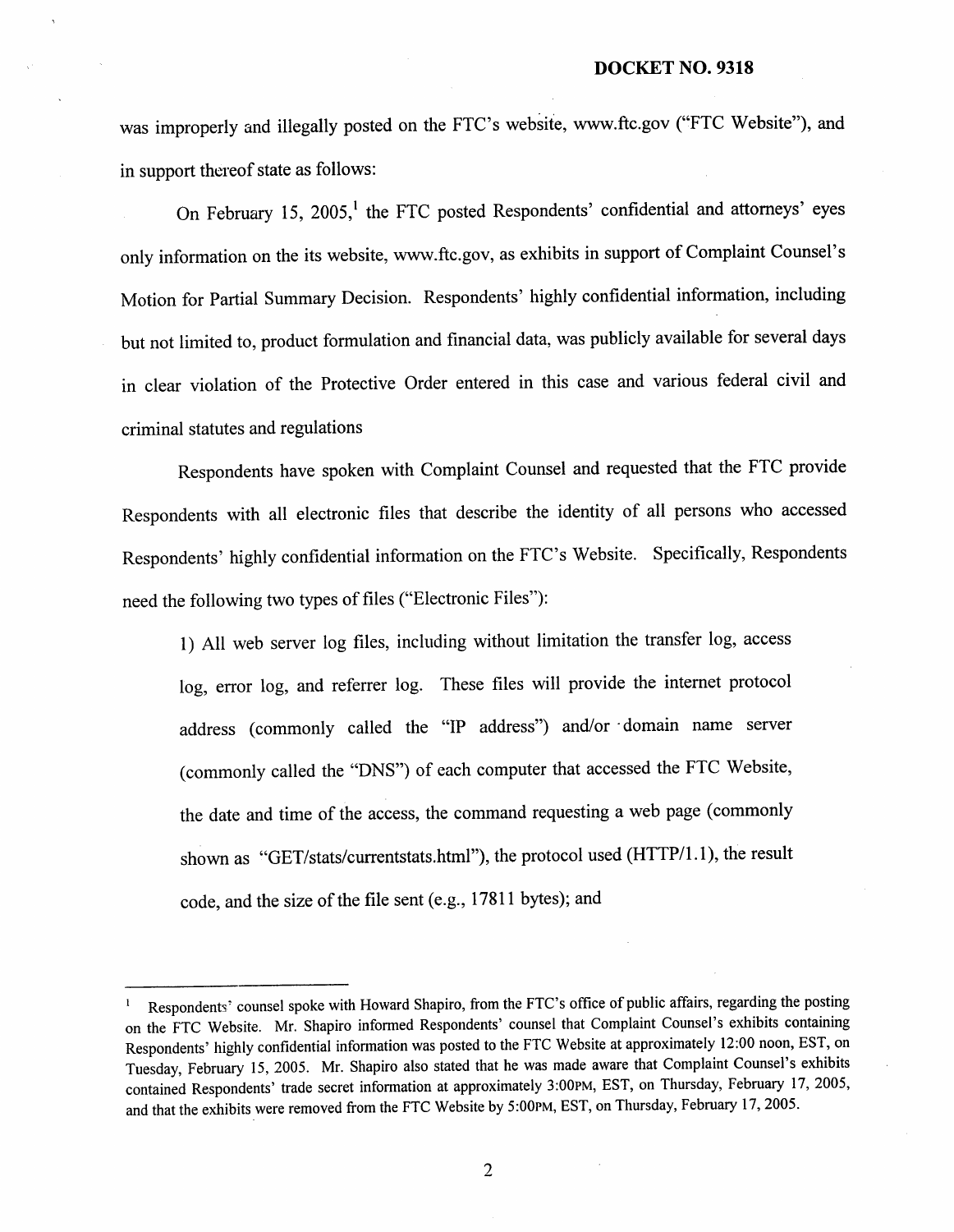2) The system security log, "wtmp" file, "utmp" file, and "failedlogin" file. These files contain information that shows who logged into the system and when and will allow Respondents to identify users to find out exactly who accessed Respondents' highly confidential information from the FTC Website.

The Electronic Files are the only means by which Respondents can determine who accessed their highly confidential information that was made public by Complaint Counsel and attempt to prevent any unauthorized use of such information. Respondents must act quickly in order to I) determine who accessed Respondents' highly confidential information; 2) contact all such persons and notify them that the disclosure of Respondents' trade secrets was inadvertent;  $2^{2}$  3) attempt to have all such persons execute a non-disclosure agreement; and 4) seek injunctive relief against all persons who accessed Respondents' trade secrets and other highly confidential information and who refuse to execute a non-disclosure agreement.

Respondents have requested that Complaint Counsel ensure that a copy of the FTC Website be electronically mirrored and provided to Respondents in order for Rcspondcnts to determine exactly what information was made public. Respondents have further requested that Complaint Counsel provide a copy of the Electronic Files so that Respondents can determine who accessed their highly confidential information. Respondents have sought Complaint Counsel's position on these requests via a telephone conversation with Complaint Counsel this morning. Complaint Counsel has advised Respondents that they have located web logs for February 17, 2005 and are attempting to locate web logs for February 15-16, 2005. Complaint

3

 $\mathbf 2$ Respondents' trade secrets have not lost their protected status through Complaint Counsel's disclosure. See Masonite Corp. v. County of Modocino Air Quality Mgmt. Dist. 49 CaI. Rptr. 2d 639 (CaI. Ct. App. 1996) (holding that Masonite's statutorily-required disclosure of trade secrets to a government agency and the agency's subsequent disclosure of those trade secrets to members of environmental activist groups did not destroy the protected status of the trade secrets).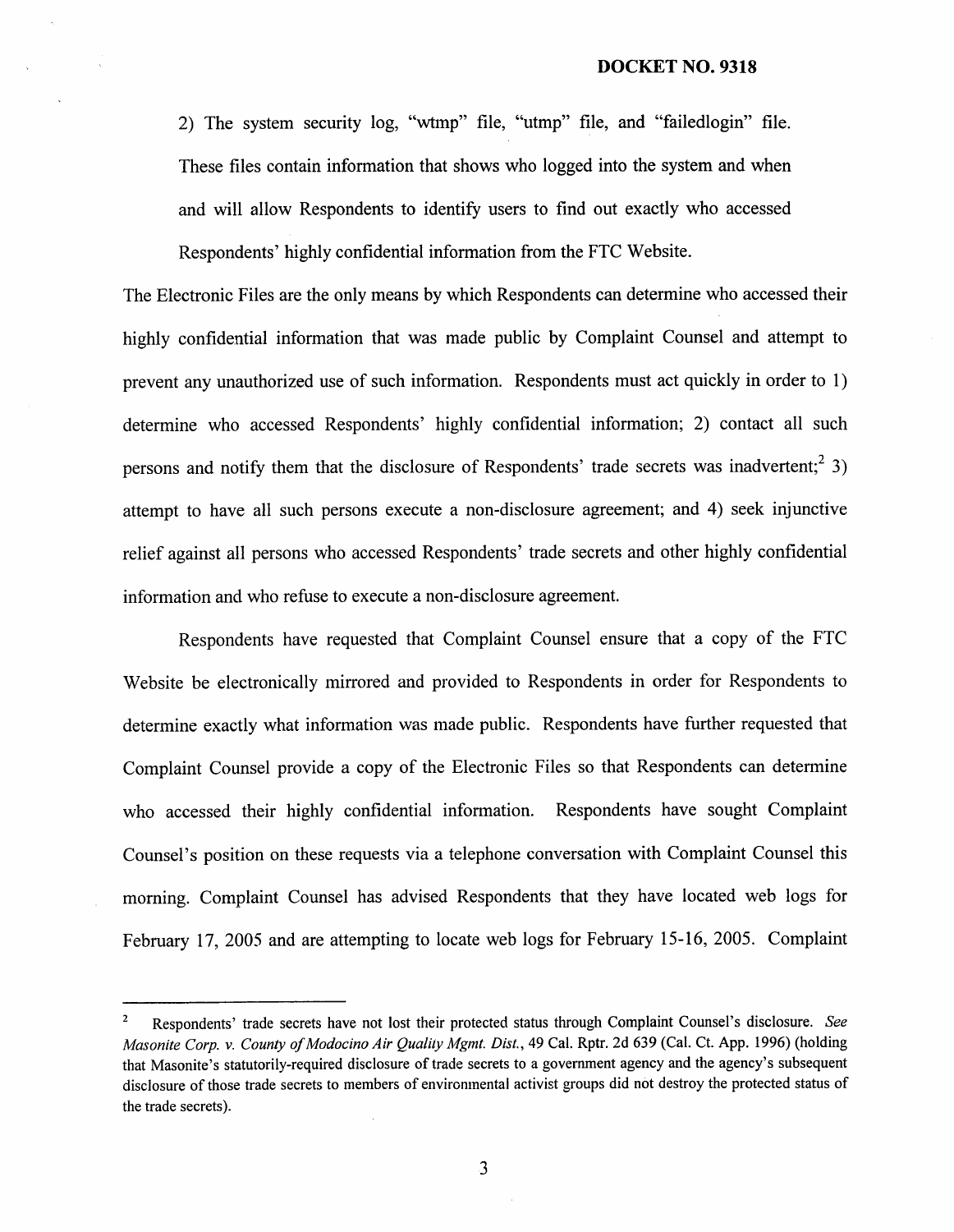## DOCKET NO. 9318

Counsel further advised that, due to the Commission's privacy policy, the Commission could not agree, without further consideration by its General Counsel's office, to release this information to Respondents. Respondents do not have the luxury of awaiting an opinion from the Commission's lawyer and therefore request that this Court direct the Commission to immediately produce the Electronic Files requested herein as well as a copy of Respondents' information that was posted on the FTC's website. Any delay in the receipt of this information will only compound the grave harm that the Commission has already caused Respondents by breaching yet again this Court's August 11, 2004 Protective Order.<sup>3</sup>

The instant Motion is filed as an emergency motion because Respondents must act quickly in order to prevent and/or limit the unauthorized use of Respondents' trade secrets by third parties. Therefore, Respondents respectfully request that this Court enter an Order requiring Complaint Counsel and any other employee of the Commission with possession, custody, or control over the Elcctronic Files and/or thc mirrored copy of the FTC Website to immediately produce a copy of same to Respondents, by the close of business today, February 18, 2005.

 $\overline{4}$ 

Respondents will be filing a Motion for an Order to Show Cause Why Complaint Counsel Should Not Be Held in Contempt for this additional and most serious breach of the Protective Order.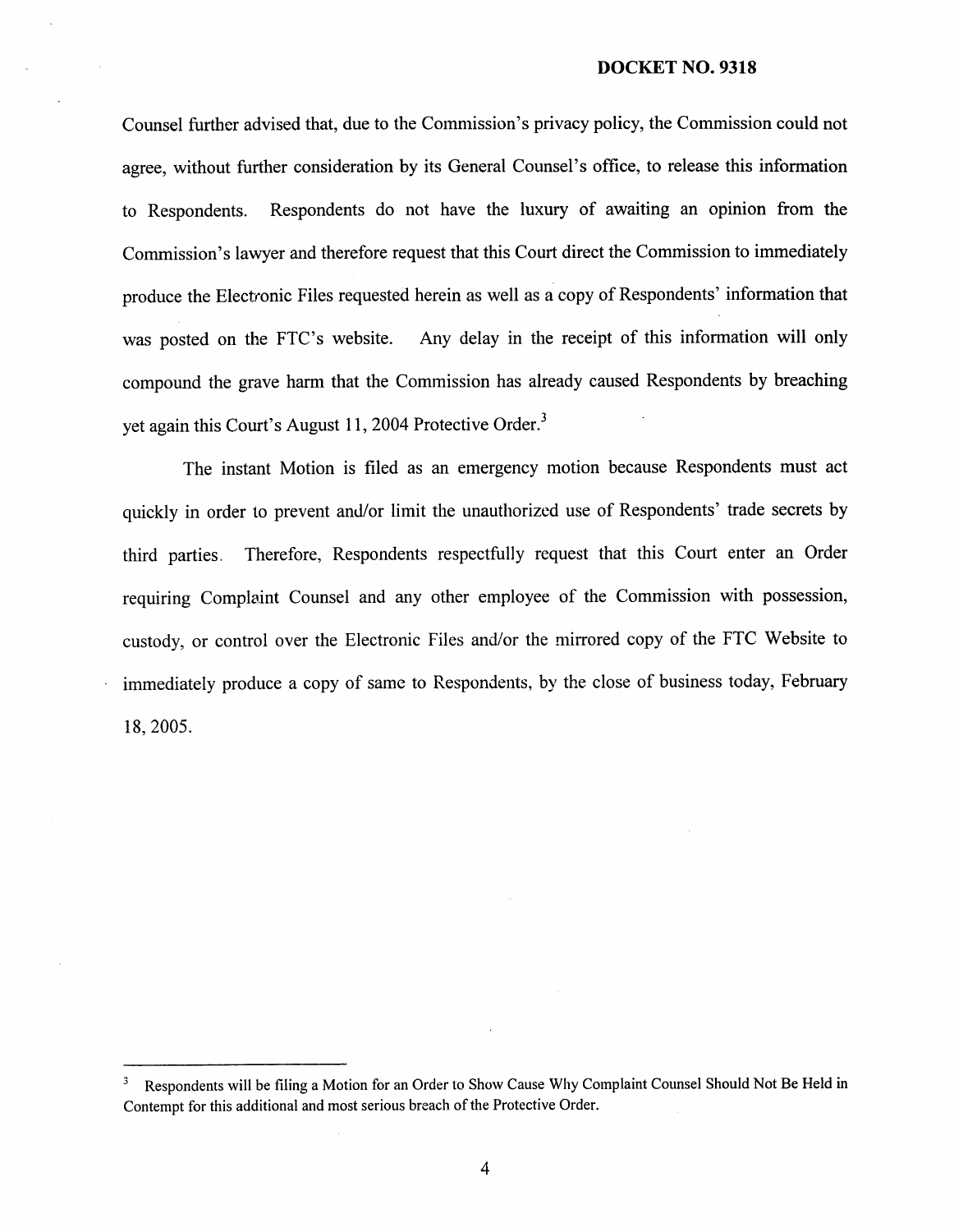Respectfully submitted,

Jeffer . Feldman Gregory L. Hillyer Christopher P. Demetriades FeldmanGale, P. Miami Center, 19<sup>th</sup> Floor 201 South Biscayne Blvd. Miami, Florida 33131 Tel: (305) 358-5001<br>Fax: (305) 358-3309  $(305)$  358-3309

Attorneys for Respondents Basic Research, LLC A.G. Waterhouse, LLC, Klein-Becker USA, LLC, Nutrasport, LLC, Sövage Dermalogic Laboratories, LLC and Ban, LLC

 $\frac{1}{2}$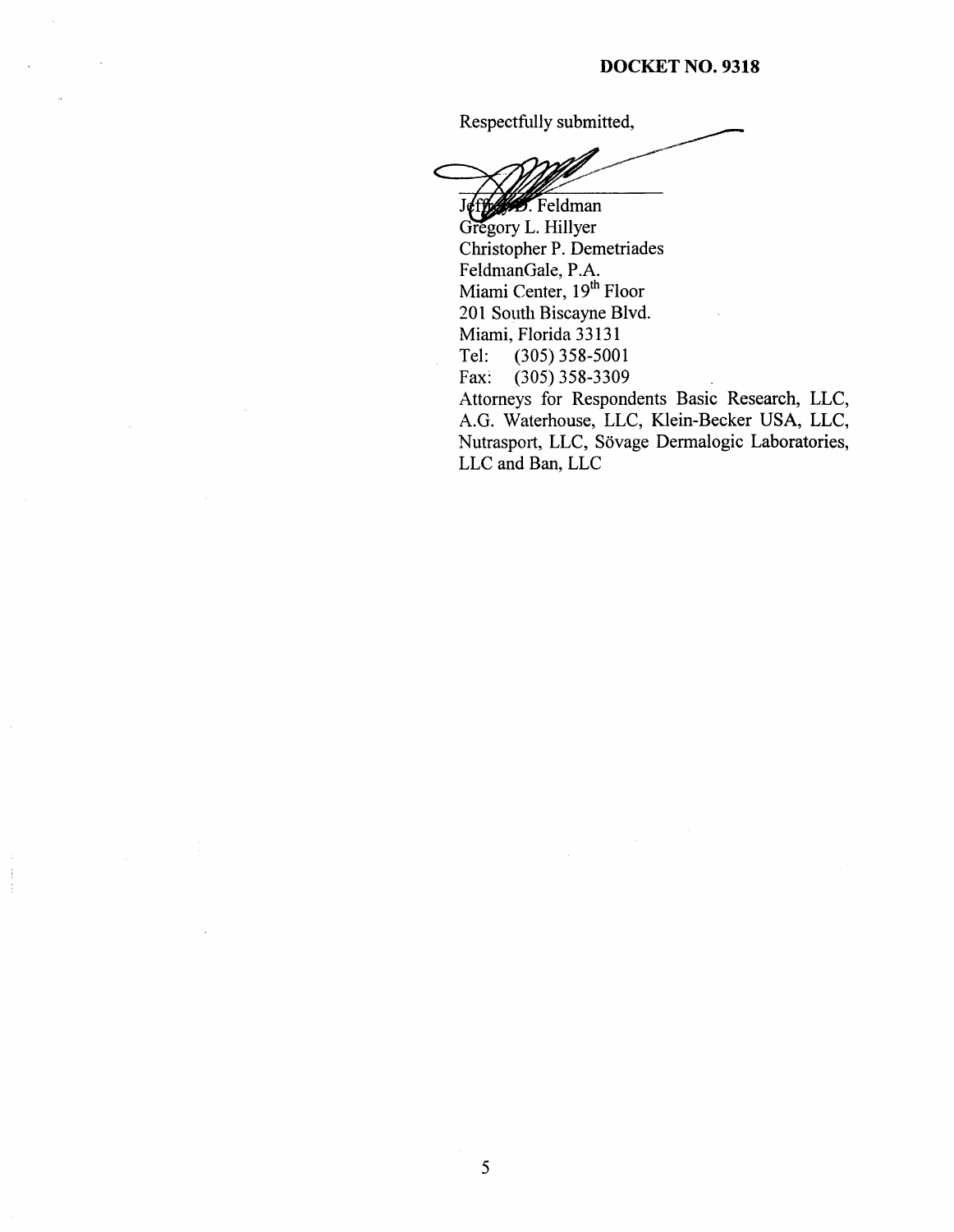## CERTIFICATE OF SERVICE

I HEREBY CERT)FY that a true and correct copy of the foregoing was provided to the following parties this  $\frac{1}{8}$  day of February, 2005 as follows:

(I) One (1) original and one (2) copies by Federal Express to Donald S. Clark. Secretary, Federal Trade Commission, Room H-159, 600 Pennsylvania Avenue, N Washington, D.C., 20580;

(2) One (1) electronic copy via e-mail attachment in Adobe® ".pdf" format to the Secretary of the FTC at Secretary $@$ ftc.gov;

(3) Two (2) copies by Federal Express to Administrative Law Judge Stephen J. McGuire, Federal Trade Commission, Room H-104, 600 Pennsylvania Avenue N.W., Washington, D.C. 20580;

(4) One (1) copy via e-mail attachment in Adobe<sup>®</sup> ".pdf" format to Commission Complaint Counsel, Laureen Kapin, Joshua S. Millard, and Laura Schneider, all care of  $lkapin@ftc.gov$ , imillard@ftc.gov; rrichardson@ftc.gov; lschneider@ftc.gov with one (1) paper courtesy copy via U. S. Postal Service to Laureen Kapin, Bureau of Consumer Protection, Federal Trade Commission, Suite NJ-2122, 600 Pennsylvania Avenue, N.W., Washington, D.C., 20580;

(5) One (1) copy via U. S. Postal Service to Elaine Kolish, Associate Director in the Bureau of Consumer Protection, Federal Trade Commission, 600 Pennsylvania Avenue, N. Washington, D.C. 20580

(6) One (I) copy via United States Postal Service to Stephen Nagin, Esq. , Nagin Gallop & Figueredo, 3225 Aviation Avenue, Suite 301, Miami, Florida 33131.

(7) One (I) copy via United States Postal Service to Richard Burbidge, Esq. Jefferson W. Gross, Esq. and Andrew J. Dymek, Esq., Burbidge & Mitchell, 215 South State Street, Suite 920, Salt Lake City, Utah 84111 , Counsel for Dennis Gay.

(8) One (I) copy via United States Postal Service to Ronald F. Price, Esq. , Peters Scofield Price, A Professional Corporation, 340 Broadway Centre, III East Broadway, Salt Lake City, Utah 84111, Counsel for Daniel B. Mowrey.

(9) One (1) copy via United States Postal Service to Mitchell K. Friedlander,  $5742$ West Harold Gatty Drive, Salt Lake City, Utah 84111 , Pro Se.